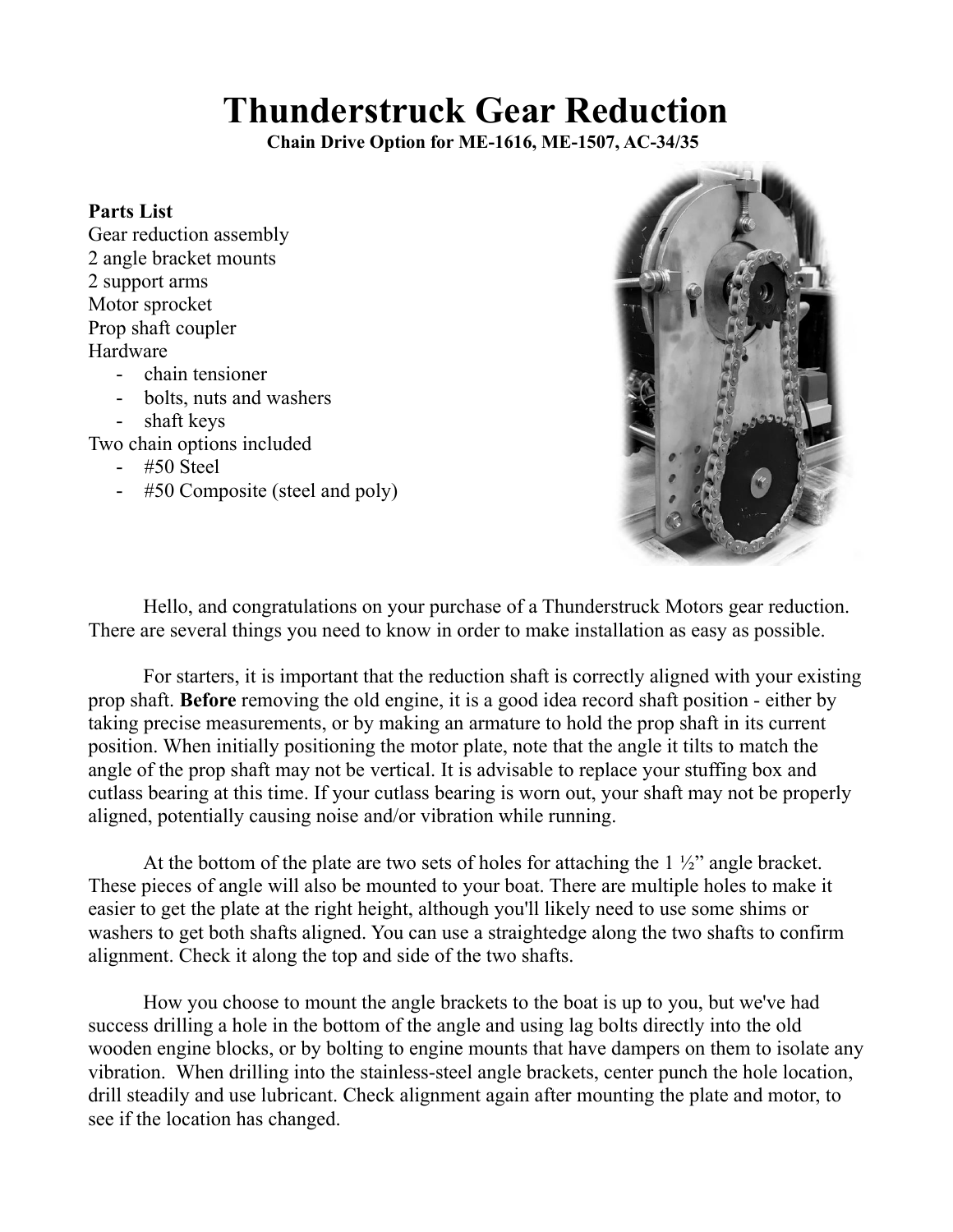At the top of the plate are two blocks with 3/8" threaded holes. These are used to attach additional support arms (provided with kit) which will lock the proper alignment angle. Angle brackets are included to anchor these supports to the hull structure. All major components are made of stainless steel, except for the chain and sprockets.

Check that your prop shaft can be turned by hand. To connect our shaft to your prop shaft, use the double chain sprocket coupler. This style allows for slight shaft misalignments. We've included a longer set screw that sits in the pre-drilled well on our shaft to prevent it from sliding fore and aft. It's advisable to do something similar on your prop shaft. If your shaft does not have a keyway for a machine key you may choose instead to drill a hole through the shaft and install a roll pin through both the coupler and shaft. In this case you'd remove the coupler set screw and drill through the set screw hole into the shaft, all the way through. This option is less ideal as it can be difficult to drill through stainless steel.

After you have the plate mounted and supported, installing the motor, sprocket, and chain should be fairly easy. Tighten the motor mounting bolts lightly to hold it in position and alignment. Rotate the shaft so the keyway is on top, and fit

the machine key. Install the small sprocket onto your motor shaft, making sure that it lines up with the lower sprocket as shown in the photo. If a sprocket is difficult to slide onto the shaft, try cleaning just the inside edge of the sprocket with a round file. **Do Not** hammer the sprocket onto the shaft. **The most common cause of excessive noise and wear is misaligned sprockets**. Check that the machine key is positioned properly, and lock the sprocket in place by tightening the two set screws.

Loosen the motor mounting bolts and tension adjustment so that chain installation and adjustment can be performed. Install the chain and connect the ends using the provided master link. Install the locking clip onto the master link with the open end aiming away from the forward direction of rotation.

To adjust, tighten the tensioner nut. Test by pushing on the chain half way between the two sprockets until you notice firm resistance. The proper tension will yield about 3/8" motion away from a straight line, as shown in the picture. Tighten the motor mounting bolts to lock the motor in position.

Thunderstruck reduction drives with chain and sprockets are being developed in part because of supply issues with belts and pulleys needed for our higher performance kits. In order to offer a quiet and durable option, we are providing a #50 chain in two styles.